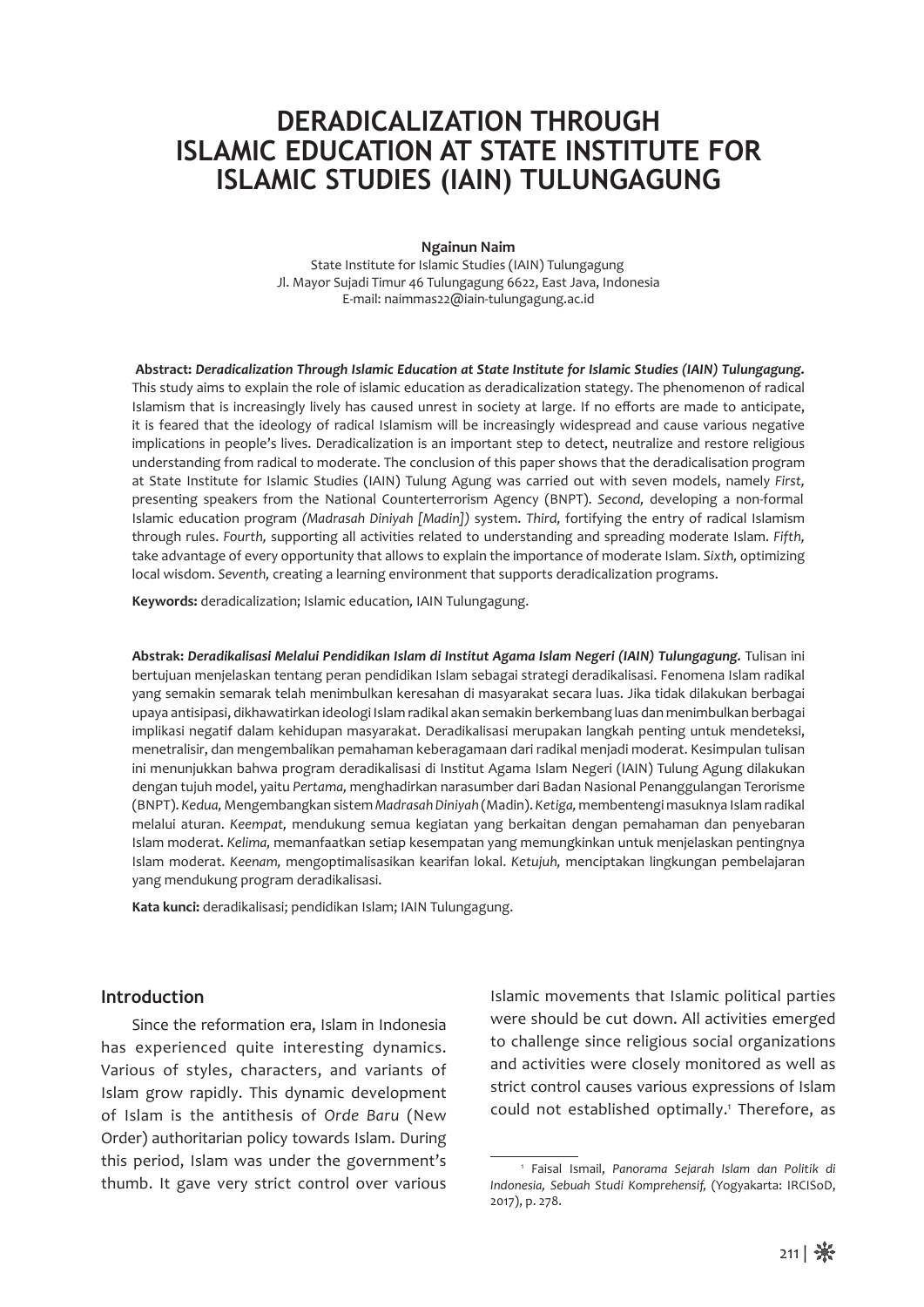the New Order collapsed, various expressions of Islam flourished. Various faces of Islam emerged, ranging from the liberal, moderate till the radical. Each expresses himself freely.

One form of religious movements that needs further observation is Islamic radical. Siti Mahmudah Noorhayati stated that religious radicalism emerge after the bombing was being confined and suppressed during New Order period".<sup>2</sup> This statement implicitly shows that Islamic radical groups are growing. This development turned out to have a extensive influence on socio-religious life in Indonesia.

One important thing that should be seen from Islamic radical movements is their orientation. According to Azra, the orientation of such movements is 'Islamic State'. The desire the establishment of an Islamic state occurs while Indonesia's mainstream Islamic movements have long abandoned such an orientation.<sup>3</sup> This kind of orientation is important to get an attention because it interferes the existing national buildings.

If we observe that Islamic radical movements can be categorized as minority groups. Nevertheless, their actions and struggles are enough to color the dynamics of socio-religious life in Indonesia. Media coveraged the quite dominated activities of this movements which suggests their existence in society.

Previous studies of Islamic radical movements show that this group is not the one. There are many movements in Islamic radical community which each of them has their unique vision, orientation, and direction of the movement, even one another is not infrequently involved in conflict.4 Studies and research on Islamic radical groups have been eventually intensified. However, there are differences lies on definitions and parameters among experts concerning the origin of Islamic radical movements. Nonetheless, from the previous studies, the present study agrees exclusive and legitimizing use of violence.

Violence is not a sudden phenomenon. In terms of Islamic radical, violence occurs because of the understanding of religious teachings that is interrelated with various factors, then systematically constructed.<sup>5</sup> This phenomenon shows that there is a process in order to make people or groups have such characters. The process of radicalization occurs through many stages in a sustainable manner.

Bambang Sugiharto called such phenomenon as "Destructive Tendencies". This radicalization has implications for the emergence of exclusive groups, excessive moralistic attitudes, narrow and superficial consumerism of symbols, or frightening fanatical ritualism.6 This reality has caused anxiety from many parties. Haidar Bagir said that Indonesia is moving towards culturalism<sup>7</sup>. In fact, culture is a matter of humans. In relation with this culture, human is being captured with various points of view for example as spiritual being, moral being, aesthetic being, aware and critical thinking being. Islamic radical eliminates many human dimensions that are the character of culture.

Islamic radical groups generally do not develop open communication. They limit the social interaction and focus on communication within the group. In addition, they have strong compliance with their leaders. Members obedient on the leader commands. After New Order collapsed, such groups continue to establish eventually they are a lot. Because they are exclusive and familiar with violence, their movements lead to public unrest.8

<sup>2</sup> Siti Mahmudah Noorhayati, "Pendidikan Multikultural di Pesantren (Upaya Membendung Radikalisme di Indonesia)", *Madania* Vol. 21, No. 1, 2017, p. 72.

<sup>3</sup> Azyumardi Azra, "Sekapur Sirih: Politik Islam Indonesia Kontemporer", in Sri Yunanto, *Islam Moderat vs Islam Radikal, Dinamika Politik Islam Kontemporer,* (Yogyakarta: Media Pressindo, 2018), p. vii.

<sup>4</sup> Rubaidi, "Variasi Gerakan Radikal Islam di Indonesia", *Analisis* Vol. 11, No. 1, 2017, p. 33.

<sup>5</sup> Abd. A'la, "The Genealogy of Muslim Radicalism in Indonesia: A Study of the Roots and Characteristics of the Padri Movement", *Journal of Indonesian Islam* Vol. 2, No. 2, 2008, p. 268.

<sup>6</sup> Bambang Sugiharto, "Ilmu dan Agama dalam Kurikulum Perguruan Tinggi", in Zainal Abidin Bagir, Jarot Wahyudi, and Afnan Anshori (eds.), *Integrasi Ilmu dan Agama, Interpretasi dan Aksi,* (Bandung: Mizan, 2005), p. 44.

<sup>7</sup> Haidar Bagir, *Islam Tuhan Islam Manusia: Agama dan Spiritualitas di Zaman Kacau,* (Bandung: Mizan, 2017), p. 27.

<sup>8</sup> Abu Rokhmad, "Radikalisme Islam dan Upaya Deradikalisasi Paham Radikal", *Walisongo, Jurnal Penelitian Sosial Keagamaan*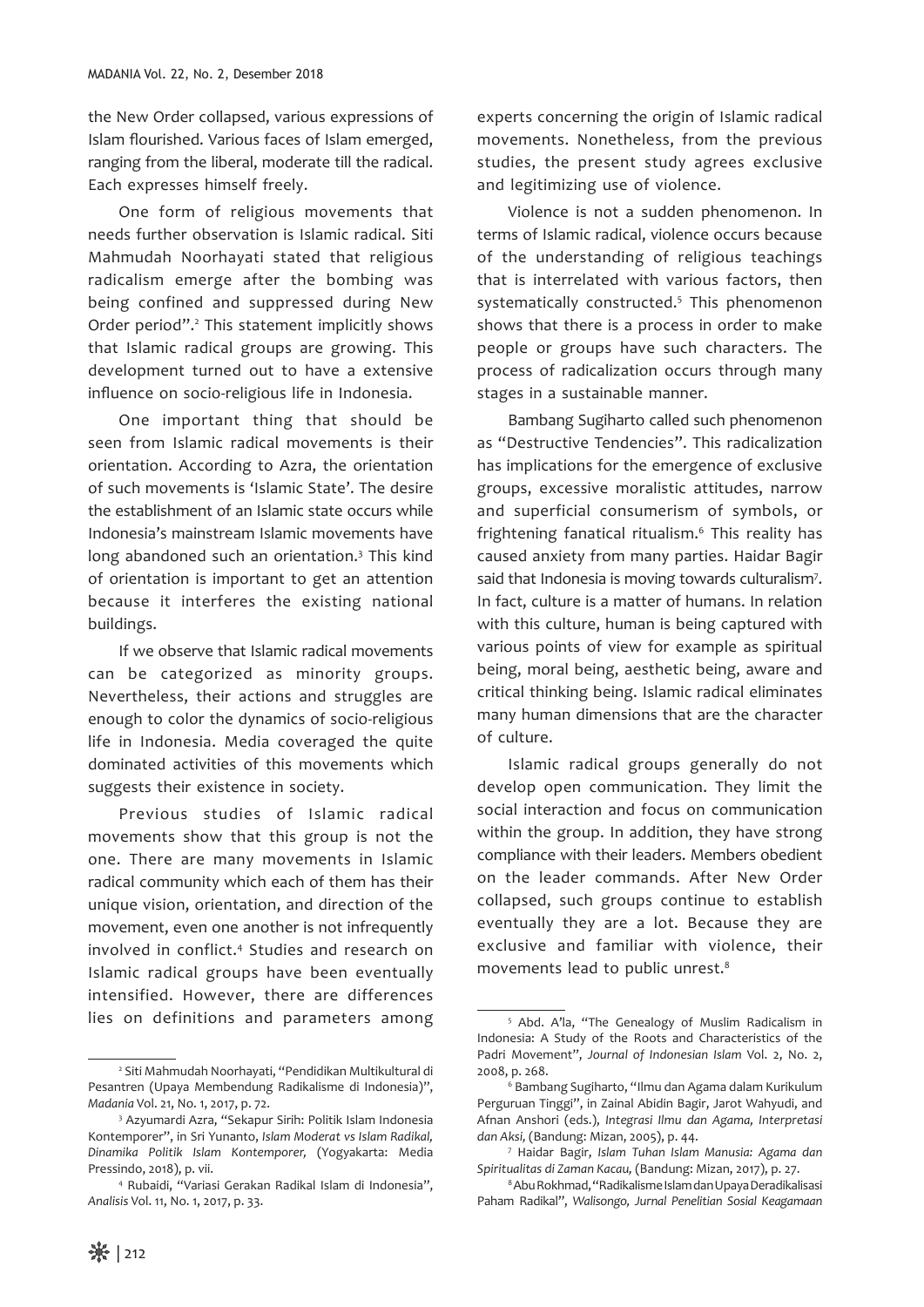The increasing massive development of Islamic radical groups emerge to challenge for Indonesian. Exclusive character and legitimate violence endanger the heterogeneousity in Indonesia. Further, the character lacks of tolerance and the truth parameter is in the group.

Following this paradigm, heterogeneity is something that does not have a great opportunity to be appreciated and managed. In fact, Indonesia's heterogeneous is the highest in the world it has various of traditions, arts, culture, languages and ethnic groups.<sup>9</sup> It is difficult to imagine how the nation's condition with high heterogeneity in the presence of Islamic radical groups. It is precisely that the presence of Islamic radical movements requires serious attention otherwise it would break the harmony existed for long ago.

Islamic radical continues to develop by entering various fields of life, including the higher education. They recruit new members in various ways. Several studies reveal that Islamic radical has been presented and extensively developed in universities in Indonesia. Despite of getting a response and rejection, Islamic radical activists continue to carry out their mission in various ways.

Research conducted by Sahri shows that at campus environment, including in Islamic higher education, they always have radical movements exist, both right and left movement. The conversion of State Institute for Islamic Studies (IAIN) to State Islamic University (UIN) turned out to be entrance for the seeds of radicalism. The emergence of new majors attracts high school/vocational school graduates. Some high school/vocational school graduates do not have adequate religious knowledge capital. In certain cases, they found religious diversity on campus. This spirit found fertile nursery fields when meeting radical organizations as Sahri's

research demonstrate an Islamic political approach.<sup>10</sup> Unlike Sahri's study, the present study demonstrates the deradicalization strategy applied at IAIN Tulungagung.

Sri Hadijah Arnus suggests that students of IAIN Kendari had a very heterogeneous background. She argued that heterogeneity is part of the wealth of life assets that must be appreciated. However, if the management was wrong , the diversity would turn into a disaster. One strategy for managing heterogeneity was through media literacy. At the applicative level, media literacy was believed as a fairly effective deradicalization strategy.<sup>11</sup> Unlike her study which focuses on media literacy, the present study highlights the deradicalization strategy applied at IAIN Tulungagung. Therefore, even though they both talked about deradicalization and both of them are at IAIN, the differences are common in many ways.

The research conducted by Susanto at the Faculty of Science and Technology at UIN Syarif Hidayatullah shows that the students at the faculty are quite vulnerable to radicalism. Therefore it is necessary to make various efforts so the students do not participate and involve in Islamic radical. Susanto developed an independent learning material for Islamic Education (PAI) course that was believed to be able to carry out the function of deradicalization.12 Contrastly, followed research initiates the present study in terms of deradicalization strategies at IAIN Tulungagung.

Regarding to the previous studies, many of them focus on deradicalization within education environment. Even though many of them also conduct similar topic in universities, but the present study has its own perspective. Therefore, this study presents newer deradicalization strategy in university.

Vol. 20, No. 1, May 2012, p. 80-82; M. Zaki Mubarak, "Dari NII ke ISIS: Transformasi Ideologi dan Gerakan dalam Islam Radikal di Indonesia Kontemporer", *Epistemê, Jurnal Pengembangan Ilmu Keislaman* Vol. 10, No. 1, 2015, p. 79.

<sup>9</sup> Faisal Ismail, *Panorama Sejarah Islam dan Politik di Indonesia…,* p. 10-11.

<sup>10</sup> Sahri, "Radikalisme Islam di Perguruan Tinggi Perspektif Politik Islam", *Jurnal Al-Daulah* Vol. 6, No. 1, 2016.

<sup>11</sup> Sri Hadijah Arnus, "Dakwah yang Berliterasi Media: Upaya Deradikalisasi di Lingkup Kampus IAIN Kendari", *Jurnal Palita* Vol. 2, No. 2, 2017.

<sup>12</sup> Susanto, "Bahan Belajar Mandiri Sebagai Suatu Model Modul Studi Islam Berwawasan Deradikalisasi Pemahaman Agama", *Jurnal PERSPEKTIF Ilmu Pendidikan* Vol. 30, No. 2, 2016.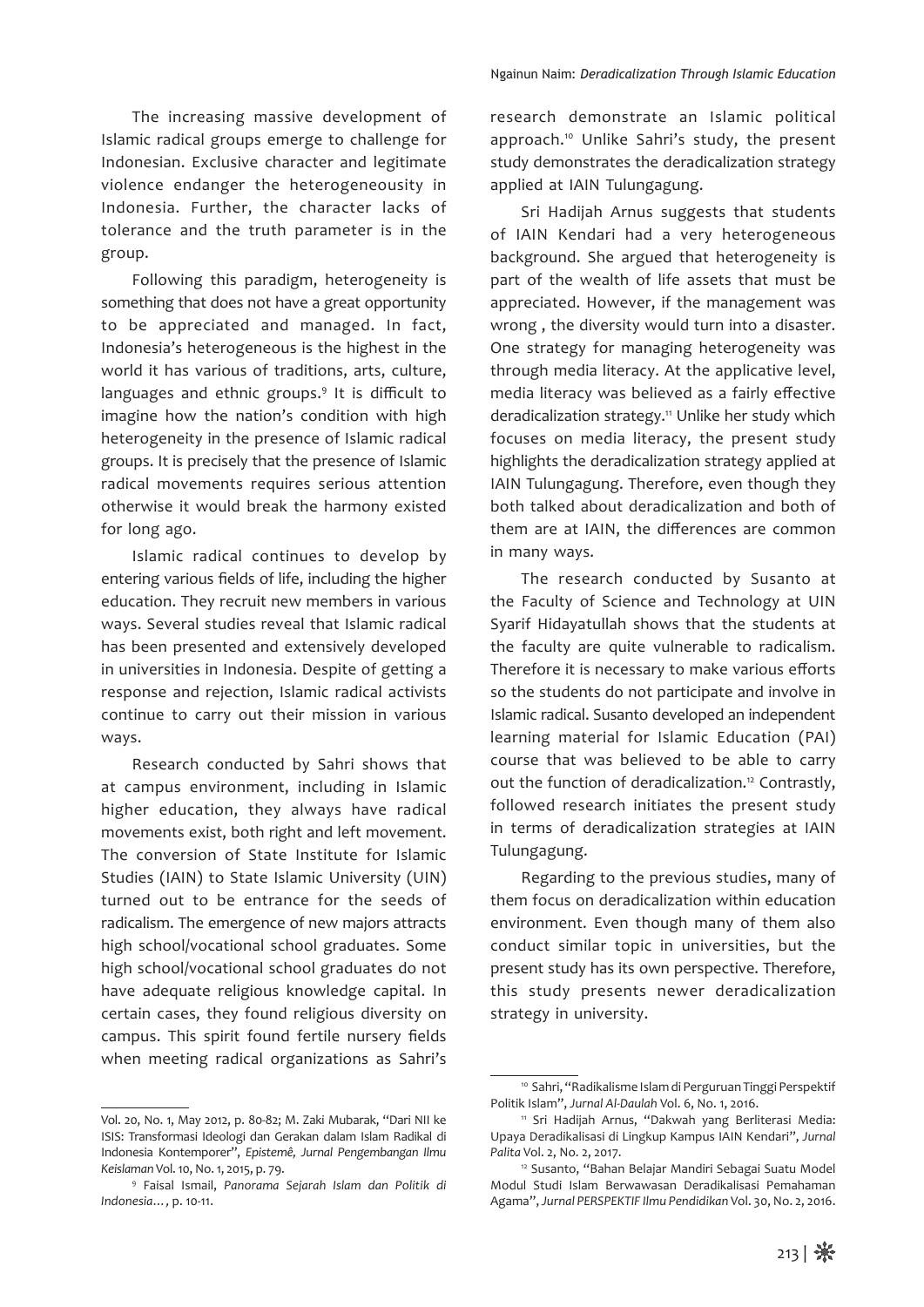#### **Method**

This article is processed from the results analysis. qualitative method was employed in this study. This qualitative study was also followed with a phenomenological approach. This approach attempted to understand the meaning of events and their relationships with ordinary people in certain situations.13

The presence of researchers at the research site responded positively. However, due to the busyness of the informants, interviews were conducted several times whenever there was possible chance. The data traced in this study focused directly on data related to the research question. These data then processed according to the context of the journal article.

Data was collected through the three types of complementary methods, namely indepth interviews, participant observation, and documentation. Data analysis was performed before researcher entered the field. This analysis is carried out on data from preliminary studies that were used to determine the focus of the study, although it was temporary and tentative which would develop after the researcher enters and involves in the field.<sup>14</sup> However, the next discussion more to be emphasized on data analysis activities in the field after the data were obtained by researcher through in-depth research. The data obtained were analyzed through two stages, namely single site data analysis and cross-site analysis. Single site data analysis was carried out through the analysis stages offered by Matthew B. Miles and A. Michael Huberman namely; data reduction, data display, and conclusion drawing and verifying.15

#### **Radicalization and Deradicalization**

Islamic radical is not a new phenomenon at all. Movements that are identified as radical are always present at all times. They exist, grow, and develop themselves according to the context of the times. If reality is repressive, they use a strategy that is not confrontational. As the condition allow them to move, they develop themselves by involving into any field of activities.

Radicalism is also called fanaticism which also refers to "cognitive structure". It doesn't just show up. There are various factors that are related. In the community, radicalism emerges as a product of a long social communication.<sup>16</sup>

The Indonesian reformation seems to initiate the growth and development of Islamic radical.<sup>17</sup> Today, Islamic radical movements involve in areas that have never been expected. They associate into various activities such as establishing organizations and carrying out various activities through education to the ideological infiltration. The spirit of developing the organization and ideology is so strong for Islamic radical activists.

The phenomenon of Islamic radical which is now spread increasingly cannot be left out of nowhere. A creative and systematic response is required so that the spread of Islamic radical is not increasingly rooted in society. Otherwise, the peaceful Indonesia might only be awakened as if the understanding of religion that developed in the community was a moderate understanding of religion.

Islamic radical is important to get an attention, because when the ideology of radicalism has been firmly rooted in a person or group of people, it will have real implications in life. This is because ideology can unite people who follow it to take action effectively. By focusing on the goals, the ideology aims to arouse feelings and encourage the emergence of actions from the drivers. While viewed from the dimension of strength, ideology has the

<sup>13</sup> Lexy J. Moleong, *Metodologi Penelitian Kualitatif*, (Bandung: PT. Remaja Rosdakarya, 1993), p. 9.

<sup>14</sup> Sugiyono, *Metode Penelitian Kuantitatif, Kualitatif, dan R & D*, (Bandung: Al-Fabeta, 2011), p. 245.

<sup>15</sup> Matthew B. Miles & A. Michael Huberman, *Qualitative Data Analysis: An Expanded Sourcebook,* (London: SAGE Publication Ltd., 1994). Lihat juga A. Michael Huberman & Matthew B. Miles, "Data Management and Analysis Methods", dalam Norman K. Denzim & Yvona S. Lincoln (eds.), *Handbook of Qualitative and Quantitative Research,* (London: SAGE Publication, 1994), p. 429

<sup>16</sup> Yudi Latif, *Intelegensia Muslim dan Kuasa: Genealogi Intelegensia Muslim Indonesia Abad ke-20,* (Bandung: Mizan, 2005), p. 209.

<sup>17</sup> Sri Yunanto, *Islam Moderat vs Islam Radikal, Dinamika Politik Islam Kontemporer,* (Yogyakarta: Media Pressindo, 2018), p. xx.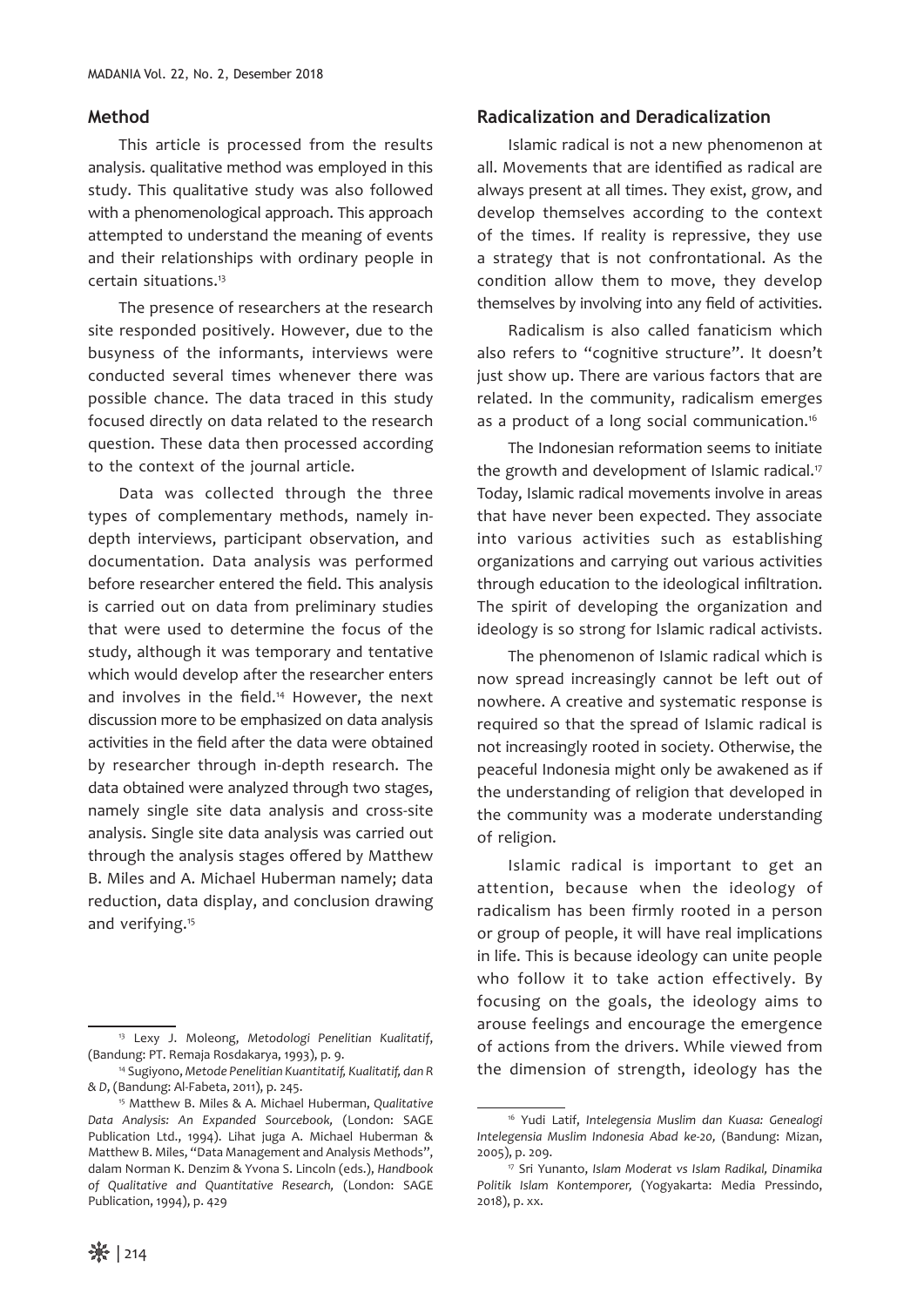capacity to embrace and move the imagination and energy of its adherents.<sup>18</sup>

In a sense, Islamic radical is an understanding, ideology, or Islamic religious belief whose purpose is to make changes in society and the state that are carried out radically. This change aims to restore Islam as a life guidance, both for society and individuals.19 Changes made are revolutionary. They overturn the values that exist radically through violence and other extreme paths.20

Radicalization does not just happen. There are several stages until one can adopt a radical ideology. Gradually, radicalization occurs as the following; *first*, pre-radicalization. In this stage, one cannot be called a person who has embraced radical ideology. This is because activists involve to public and follow religious forums in general. Shortly, this stage is actually not dangerous because it is not as different as the situation of Muslims in general. However, there are initial indications lead to radical understanding.

*Second*, the stage of self-identification. Someone begins to involve the condition as a radical candidate. Due to radical activists have recruited and involved to communities as their ideology the socialization model is relatively the same.Someone who has entered the group will continue to accept the doctrine intensively.

*Third*, the ideologization stage. At this stage there is an ideological transformation. The initial ideology adopted was changed. If someone initially has a moderate ideology, it can turn out to be radical. This ideology takes place continuously and intensively. Someone who has been involved in this third stage often hard to get away.

*Fourth*, the implementation. The radicals in this stage have deep roots. Radicalism has become internalized into ideology. Substantially there has been a change in radical ideas into

acts of violence using religious reasons.<sup>21</sup> This phenomenon of Islamic radical has received the attention from many experts. One opinion asserts that radical people is arrogant. This arrogance is varied encompasses at the intellectual level that called absolutism or absolute opinion, at a social level that called exclusivism which alienate ordinary people, and at an emotional level that called fanaticism which is a loyalty to the characters or groups in excess.<sup>22</sup> Mujiburrahman suggests that a religious person is a someone who understands religion like ready-made clothes. Though the clothes are made through a long process, religion in this case, true religion is a continued searching process".23

Thus, Islamic radical is the root of understanding, then implemented in action. The act of violence is a manifestation of Islamic radical. The actions performed is actually in contrast from the Islam ideology taught the peace. Even in broader context, the violence they commit is actually detrimental to Muslims as a whole.

The development of Islamic radical contradicts the spirit and ethos of Islamic intellectuals. Conducive intellectual atmosphere of Islam, creative generation, and productive scientific discourse are an ideal that ushered the Islamic world to progress.<sup>24</sup> This reality is not on the agenda of Islamic radical groups. Their agenda is to build the world in their imagination.

Looking at geneological roots, Islamic radical arises due to various conditions. One of them is the condition of being marginalized by various life competitions, both on a global and local scale. The marginalized have a tendency not to have a comprehensive perspective on the issue. His perspective is black and white, thus does not appreciate the intellectual dimension.

At this point, Islamic education has a very important role. The role is related to, among other things, how to build an understanding of

<sup>18</sup> Faisal Ismail, *Panorama Sejarah Islam dan Politik di Indonesia…,* p. 27.

<sup>19</sup> Toto Suharto dan Ja'far Assagaf, "Membendung Arus Paham Keagamaan Radikal di Kalangan Mahasiswa PTKIN", *Jurnal Al-Tahrir* Vol. 14, No. 1, 2014, p. 162.

<sup>20</sup> Marx Juergensmeyer, *Teror Atas Nama Tuhan: Kebangkitan Global, Kekerasan Agama,* (Jakarta—Magelang: Nizam Press & Anima Publishing, 2000), p. 5.

<sup>21</sup> Sri Yunanto, *Islam Moderat vs Islam Radikal…,* p. 179.

<sup>22</sup> Mujiburrahman, *Agama Generasi Elektronik,* (Yogyakarta: Pustaka Pelajar, 2017), p. 7.

<sup>23</sup> Mujiburrahman, *Agama Generasi Elektronik…*, p. 8. 24 Nurcholish Madjid, *Kaki Langit Peradaban Islam,*  (Jakarta: Paramadina, 2009), p. 31.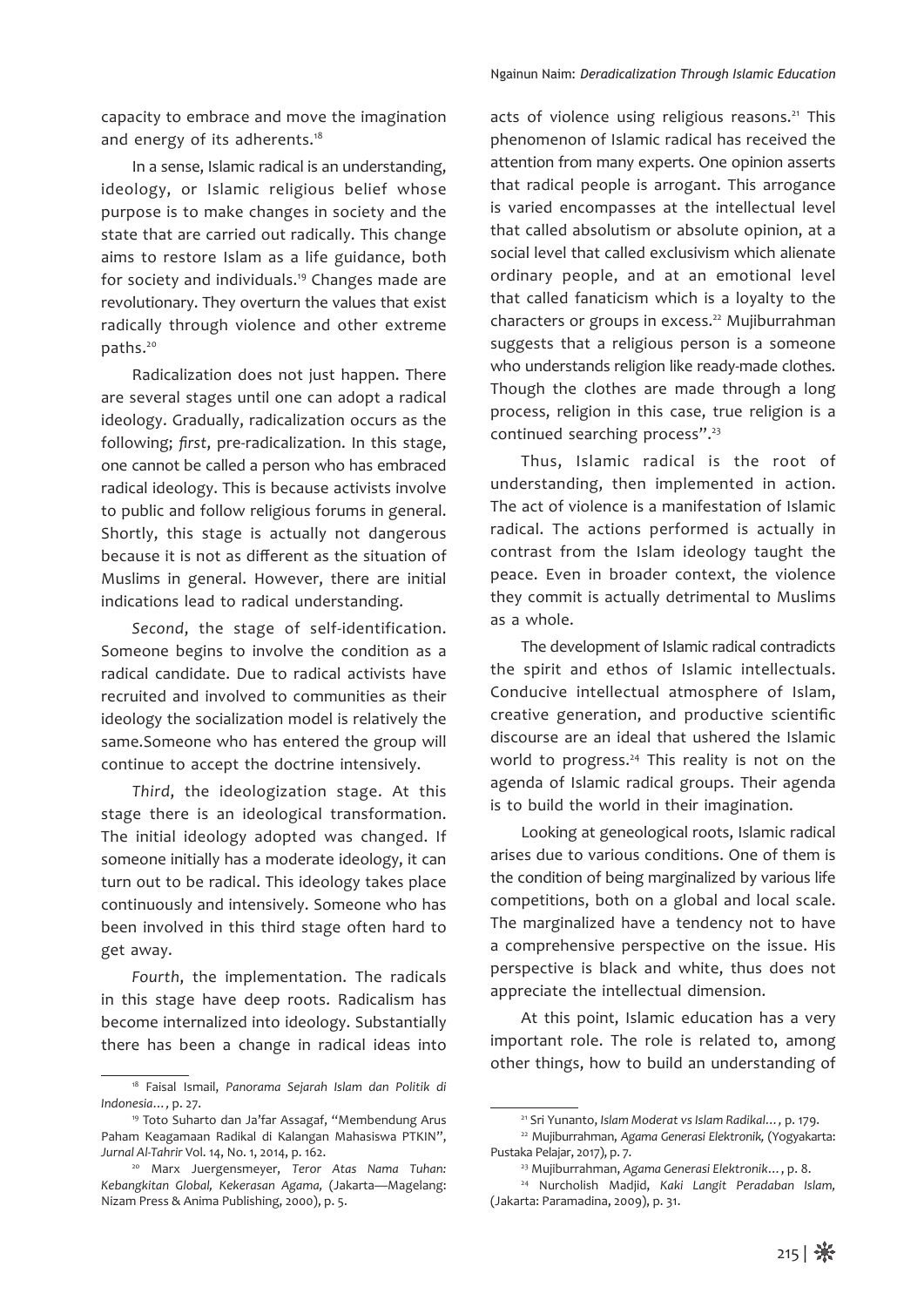reality objectively. Understanding that is indicated by radicalism must be neutralized, because it endangers the lives of Muslims as a whole. It is in this framework that Islamic education must design how to create an understanding of moderate Islam.

Islamic education, based on Fazlur Rahman's study, is a starting point in the framework of the realization of genuine Islamic *weltanschauung.*<sup>25</sup> This means that Islamic education has a role that is not only conceptually but also operationally transformative. The fundamental role of education is to strengthen human resources through the internalization of knowledge, attitudes, behaviors, and skills that determine progress. Such idealization is not found in the imagination of those who adhere to Islamic radical.

The growth and development of Islamic radical also endangers the existence of Islamic education and the generation of the nation.<sup>26</sup> Education can be threatened by its existence resulting no longer development of its functions and roles optimally. Many efforts to utilize the basic human potential as the basic spirit of Islamic teachings cannot be implemented because it is contrary to the spirit promoted by Islamic radical. Consequently, Islamic education must not remain silent. Efforts must be made to deradicalize intensively so that the existence of religious radicalism does not spread to various places.

Violence, as is often done by Islamic radical groups, it actually reflects the low level of education.27 Educated people are less likely to commit violence because internalization of values and knowledge gives them the opportunity to think comprehensively. Violence is carried out by those who see a problem from one perspective. Wisdom life is only obtained by those who are able to understand the problem by considering various aspects comprehensively.

The important role that can be conducted

in the education environment is deradicalization. Deradicalization has broad meaning and scope. One of them defines deradicalization as the formulation of Insani and Naispospos which determine deradicalization as early detection. This detection counteracting deradicalization from the beginning and targeting various potential layers with various forms relevant to each targeted group.<sup>28</sup> Another opinion suggests that deradicalization is a systematic effort to build public awareness that narrowing fanaticism, fundamentalism and radicalism, they are potential to arouse terrorism.29

The choice of the deradicalization strategy is based on the idea that efforts to prevent radical movements through repressive-formalistic channels in reality are not fully effective. The patterns of repressive-formalistic handling can only temporarily stop the flow of radicalist movements. In addition, such patterns also have a great opportunity for the growth of similar currents when conditions permit. The path of violence that is pursued will only lead to other types of violence at different times. Irwan Masduki emphasizes that de-radicalization measures were needed to be more humanist Islamic education.30

At the applicative level, deradicalization programs cover at least three domains, namely the domain of national insights, religious insights, and entrepreneurial training.<sup>31</sup> If, these three realms observed, they closely related to a fairly broad dimension. The dimensions of nationalism are given to foster a sense of nationalism and attitude towards the nation. The important religious insight develop which is also consistent with Islam in Indonesia, namely moderate Islam. While entrepreneurial training is performed to provide capital skills, this training is targeted

<sup>25</sup> Fazlur Rahman, *Islam, Sejarah Pemikiran dan Peradaban,*  Trans. (Bandung: Mizan, 2017), p. 384.

<sup>26</sup> Irwan Masduki, "Deradikalisasi Pendidikan Islam Berbasis Khazanah Pesantren", *Jurnal Pendidikan Islam* Vol. 1, No. 2, 2012, p. 18.

<sup>27</sup> Sri Yunanto, *Islam Moderat vs Islam Radikal…,* p. 71.

<sup>28</sup> Ismail Hasani dan Bonar Tigor Naispospos (eds.), *Dari Radikalisme Menuju Terorisme: Studi Relasi dan Transformasi Organisasi Islam Radikal di Jawa Tengah & D.I. Yogyakarta,*  (Yogyakarta: Pustaka Masyarakat Setara, 2012), p. 191.

<sup>29</sup> Nasir Abbas, "Berdayakan Potensi Masyarakat dalam Pemberantasan Terorisme", *Komunika* Vol. 12, No. 7, 2011, p. 5.

<sup>30</sup> Irwan Masduki, "Deradikalisasi Pendidikan Berbasis Khazanah Pesantren"…, p. 1.

<sup>31</sup> Saefuddin Zuhri, *Deradikalisasi Terorisme Menimbang Perlawanan Muhammadiyah dan Loyalitas Nahdlatul Ulama*, (Jakarta: Daulat Press, 2017), p. 113.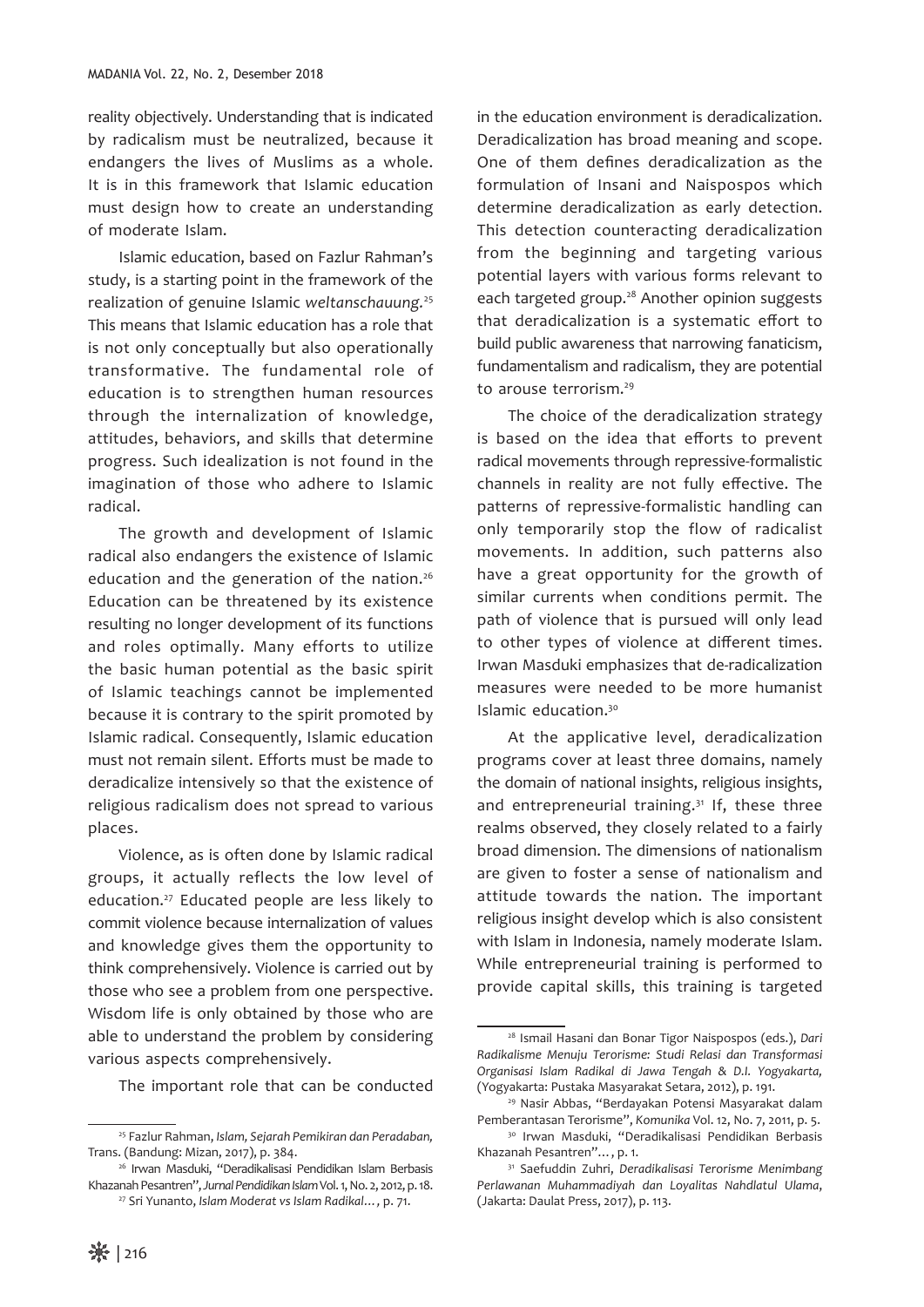to those who are indicated by radicalism to be able to be independent in life after leaving the ideology of radicalism.

Regarding the segment of deradicalization program, there are seven segments. some of them are related to the world of education, namely: (1) segments for upper secondary school students and (2) student segments from Islamic campuses.<sup>32</sup>

Deradicalization cannot rely on one institution alone. All elements that have a role must carry out this task of deradicalization intensively. Thus, deradicalization becomes a joint movement involving various stakeholders in a systematic framework. In this context, in terms of education, especially Islamic religious colleges can carry out its role to the fullest.

## **Deradicalization Strategy at IAIN Tulung Agung**

IAIN Tulungagung as an Islamic higher education institution is well aware of the dangers of Islamic radical. Islamic radical is quite intense in carrying out its activities. Colleges, including Islamic religious colleges, are the target of this Islamic radical movements. Therefore, various prevention efforts must be conducted intensively.

Prevention efforts are important since Islamic radical activities were more destructive than building. It is precisely because of this kind of activity that becomes an attraction so that more and becoming followers. Damaging it is easier. Hence, the idea of radicalism continued to get more supporters. They never think constructively and their thoughts are destructive.<sup>33</sup>

Consequently, various systematic deradicalization efforts have been carried out. The choice for deradicalization must be done carefully. Even though substantially deradicalization has a good goal, but if at the implementative level is not done carefully, there is an opportunity for something to be contrary to the deradicalization spirit itself. Inappropriate deradicalization could initiate new radicalization.34

Formally and explicitly, no program detected with the name deradicalization at IAIN Tulungagung. However, there are programs that can be categorized in the frame of deradicalization.

*First*, IAIN Tulungagung has programs related to efforts to prevent the entry and development of radicalism among academics. This program is designed by involving competent outside parties among the forms of activities are presenting speakers from the National Counterterrorism Agency (BNPT). The speaker from BNPT provided a comprehensive explanation regarding the terrorism. They were presented during the Introduction to Academic and Student Culture (PBAK) activities. Their presence provides a lot of important information regarding terrorism. It is one of the initial efforts to fence off the campus, especially new students, from the notion of radicalism. Through this program, it is expected that students, especially new students, will not be easily persuaded to join Islamic radical groups<sup>35</sup>. This activity actually becomes the basis for the establishment of a visionary Islamic education system. The vision of Islamic education that is align with the future is the creation of an Islamic, populist, quality-oriented and diversity education system.<sup>36</sup> This kind of vision is important to be followed up in the framework of developing religious patterns based on inclusiveness, pluralism and multiculturalism. Hence, it eventually creates harmony life among religious diversity that is tolerant, inclusive and multicultural. This is important because with the embeddedness of such awareness, to a certain extent it will produce a highly religious paradigm. These all must be done at the level of how to bring religious education into a tolerant and inclusive paradigm.37

<sup>32</sup> Saefuddin Zuhri, *Deradikalisasi Terorisme Menimbang…*, p. 116-117.

<sup>33</sup> Welcoming speech of Rector of IAIN Tulungagung, Mr. Maftukhin, in "Rapat Kerja Fakultas Ekonomi dan Bisnis Islam IAIN Tulungagung" in Crown Victoria Hotel Tulungagung, 15 March 2018.

<sup>34</sup> Sri Yunanto, *Islam Moderat vs Islam Radikal…,* p. 196.

<sup>35</sup> Interview with Abad Badruzaman , Vice Rector 3 IAIN Tulungagung, August, 2018.

<sup>36</sup> Mujamil Qomar, *Pendidikan Islam Prospektif,* (Tulungagung: IAIN Tulungagung Press, 2017), p. 22.

<sup>37</sup> Edi Susanto, "Pendidikan Agama Berbasis Multikultural: (Upaya Strategis Menghindari Radikalisme)", *KARSA* Vol. IX, No. 1, 2006, p. 785.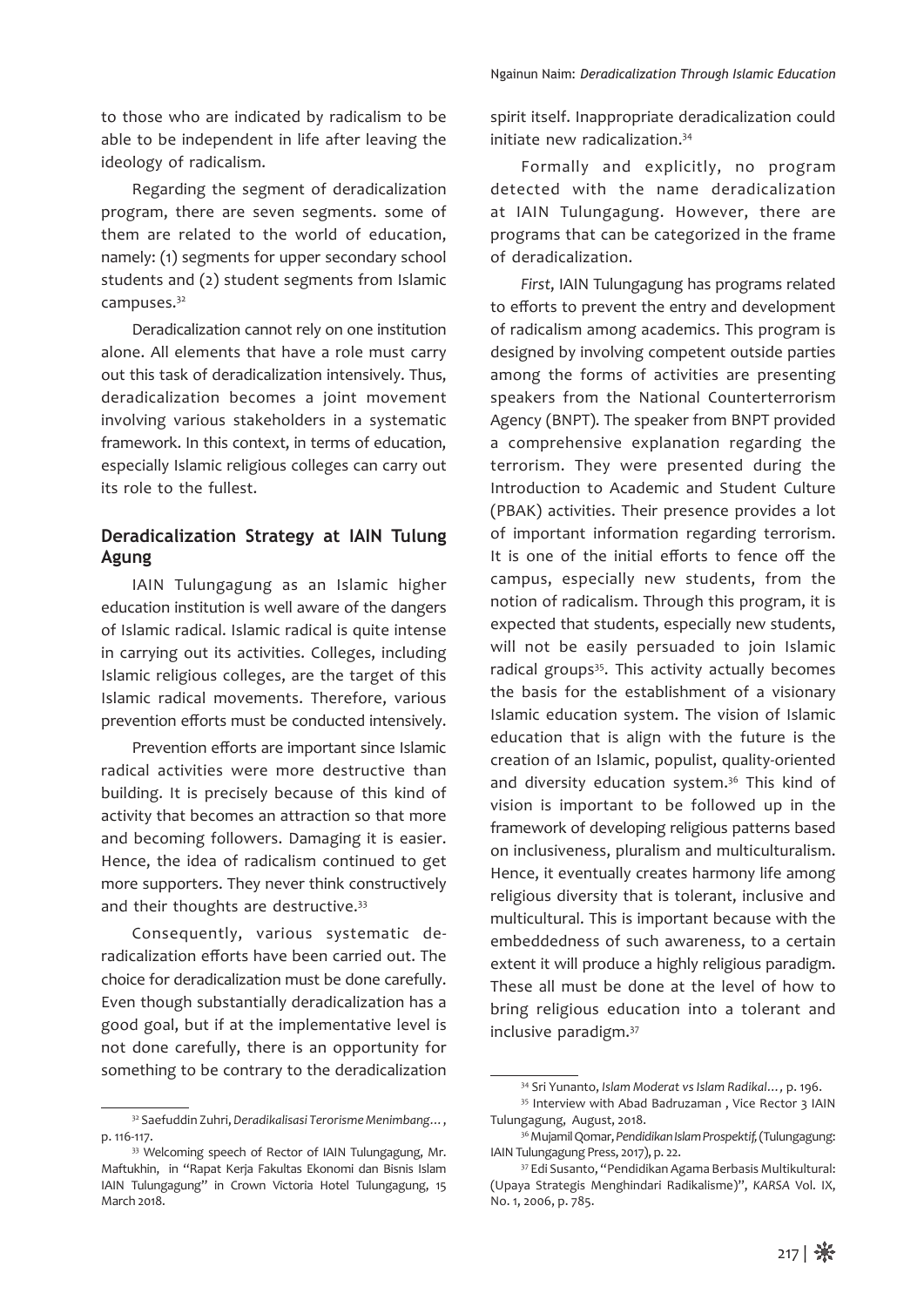The portrayal of Islamic education including Islamic Higher Education such as IAIN Tulungagung is impossibly established if Islamic radical grows. Islamic radical will not talk about quality, let alone diversity. Their perspective is the truth of their own version. For a college, this is certainly a dangerous thing. The ideology of Islamic radical adopted from various Middle Eastern countries has proven not to make progress. It is precisely the countries where dominant Islamic radical is torn apart.<sup>38</sup>

*Second*, IAIN Tulungagung is a campus that has a unique program. The program is called Madin *(Madrasah Diniyah)* as a non-formal Islamic education program. According to the Rector of IAIN Tulungagung, in Indonesia, especially at Islamic higher education (PTKIN), there are two models of relations between universities and Islamic boarding schools. The first model is a model developed by Islam State University (UIN) Maliki in Malang. At the application level, all new students enroll the boarding school. They have been being *santri ma'had* (students who stay at boarding school) for a year. Their daily activities are exactly as the same as activities in the boarding schools.39

The second model is a model developed by IAIN Purwokerto. At the level of practice, all new students for one year are deposited in various existing Islamic boarding schools. They all have to be *santri* (student who focuses on learning Islamic education) for a year. This program was decided because IAIN Purwokerto does not have a special *ma'had* (boarding school) as UIN Maliki Malang's . By being entrusted to various Islamic boarding schools in IAIN Purwokerto, students are expected to gain knowledge, insights, skills, and important matters relating to religion.<sup>40</sup>

IAIN Tulungagung, according to the Rector, is not possible to imitate the model of UIN Maliki Malang because it does not have dormitory to accommodate all new students. IAIN Tulungagung requires more cost to make similar model as UIN Maliki Malang. In addition, it also takes longer because building a dormitory cannot be done quickly. The considerations, such as a limited budget, and area inadequacy, makes the IAIN Tulungagung is unlikely to take a model like that developed by UIN Maliki Malang.

On the other hand, IAIN Tulungagung also cannot fully adopt the partnership model between IAIN and Islamic boarding schools around IAIN as developed by IAIN Purwokerto due to the sociological context differs. The number of Islamic boarding schools around IAIN Tulungagung was not as many as IAIN Purwokerto. Additionally, with a large number of students, the existence of Islamic boarding schools around IAIN Tulungagung was unlikely to be able to accommodate them.

It is precisely for this reason that the IAIN Tulungagung then developed a separate model that was different from UIN Maliki of Malang and IAIN Purwokerto. The Rector called this model as a new system that is different from UIN Maliki of Malang and IAIN Purwokerto. The system is Madin *(Madrasah Diniyah)* as a nonformal Islamic education program. "The language in the *salafiyah* Islamic boarding school is called the *kalong system, the santri kalong*, or *the santri nduduk*. This system exists in traditional Islamic boarding schools. The mechanism, all new students must follow this program according to their own abilities.whether they still read and write the Holy Quran or have joined the school according to their abilities.<sup>41</sup>

This *Madrasah Diniyah* program is not possible to be applied during lecturing program. If that is done, based on the analysis carried out, the possibility is also less effective. Besides that, the time is also impossible to be implemented simultaneously. Based on a variety of careful

<sup>&</sup>lt;sup>38</sup> Interview with Abad Badruzaman, Vice Rector 3 IAIN Tulungagung, September 20, 2018.

<sup>&</sup>lt;sup>39</sup> According to Khozin, This relationship model is an advantage in UIN Maliki Malang because this model is the one and only in Indonesia. There is no other Islamic higer educations (PTKIN) that develops this kind of relationship. see Khozin, *Pengembangan Ilmu di Perguruan Tinggi Keagamaan Islam, Konstruksi Kerangka Filosofis dan Langkah-langkahnya,*  (Jakarta: Kencana, 2016), p. 177. 40 This model is referred to as a "partnership model",

namely IAIN Purwokerto build partners with various existing Islamic boarding schools. A more detailed discussion of this partnership model can be read at Siti Iskarimah, "Model

Kemitraan Program Pesantrenisasi IAIN Purwokerto", *Thesis,*  Postgraduate of IAIN Purwokerto, 2017.

<sup>41</sup> Interview with Maftukhin, the Rector of IAIN Tulungagung, October 10, 2018.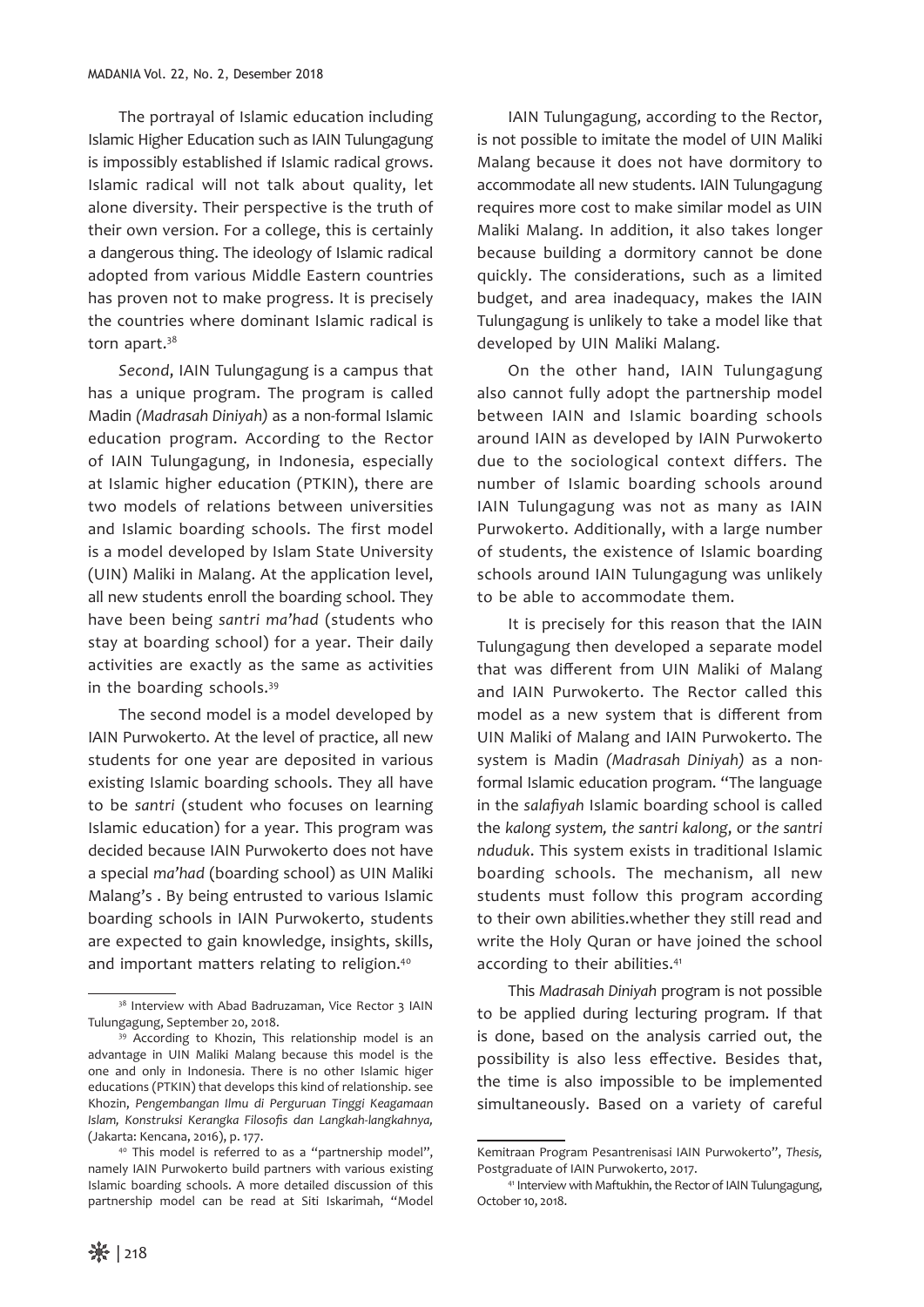considerations and analysis, the *Madrasah Diniyah*  program was developed by IAIN Tulungagung in the morning, which is at 07.00 to 08.40 AM. During this hour, all of regular lectures are postponed, then change the lecturing process that should be conducted in morning to afternoon. At 7:00 AM to 8:40 AM, no regular lectures performed, all activities only focus on reciting the Holy Quran *Madrasah Diniyah*. 42 The instructor of *Madrasah Diniyah* (Madin) is not a lecturer at IAIN Tulungagung. All the teachers are coming from outside, namely those who have taught in various *Madrasah Diniyah.* Therefore, in terms of learning, the traditions developed remain the same. Male teachers teach as they do in their respective villages. They teach by using their distinctive clothing and no need to follow campus clothing system.

According to the Rector, the implementation of *Madrasah Diniyah* on the one hand was one form of *tafaqquh fidd*î*n* (Understanding the religion in deep). While on the other hand, *Madrasah Diniyah* has a role that is quite effective in forming the character of courtship. Further, both are important. "It is not only how new students participate in *Madrasah Diniyah* program to have better religious understanding, but also their religious practices. So that prevention of radicalism is based on the religious tradition that we build together", said the Rector.<sup>43</sup>

The policy of *Madrasah Diniyah*, in a certain perspective, was actually the endeavor of IAIN Tulungagung in reading the dynamics and development of society. Education which was not consider this dimension would lose its relevance and be abandoned by society. The relationship between education and society was reciprocal. This aspect showed that the relations between the two were closely related.

In this regard, Islamic education is important to review its position. In this perspective, Islamic education required to review its orientation. If needed, reorientation must be done so that it is in line with the existing dynamics. One

orientation that seems important to consider is theoanthropocentric. Islamic education must consider this orientation. At the operational level, theoanthropocentric refered to the balance of relations with God (*hablun minallah*) and relations with humans (*hablun minann*â*s*). Relationship with God aims to increase faith and piety. The emergence of various issues of morality in the world of education shows that the fundamental task of education has not been able to run optimally.

The basic task of education, in another context, tries to shape human beings with character. Human character is a human who has positive moral qualities. This meaning implicitly builds understanding, traits, and behavior patterns based on positive or good moral dimensions, not negative or bad ones. Character education, thus, is a planned and systematic effort to make students recognize, aware, have concern, and try to internalize the values so that students behave as our human beings.44 Another opinion suggests that character education is a system of planting behavioral values (character) to school citizens which includes the components of knowledge, awareness or willingness, and actions to implement these values, both towards God Almighty, theirselves, others, environment, and nationality so that we become our human beings. Character education at the institutional level resulting the formation of school culture, namely the values that underlie behavior, tradition, daily habits, and symbols that are practiced by all school members, and the community around the school. School culture is a characteristic and the image of the school in the wider community.

Based on the aforementioned understanding , character education is an education that develops cultural values and national character in students. Therefore they have values and character as their character, apply these values in their lives, as members of society, and citizens who are religious, nationalist, productive and creative. In contrast, the relationship between people must also get adequate attention. The relationship with

<sup>42</sup> Interview with Maftukhin, the Rector of IAIN Tulungagung, October 10, 2018.

<sup>43</sup> Interview with Maftukhin, the Rector of IAIN Tulungagung, October 10, 2018.

<sup>44</sup> D. Yahya Khan, *Pendidikan Karakter Berbasis Potensi Diri, Mendongkrak Kualitas Pendidikan,* (Yogyakarta: Pelangi Publishing, 2010), p. 2-3.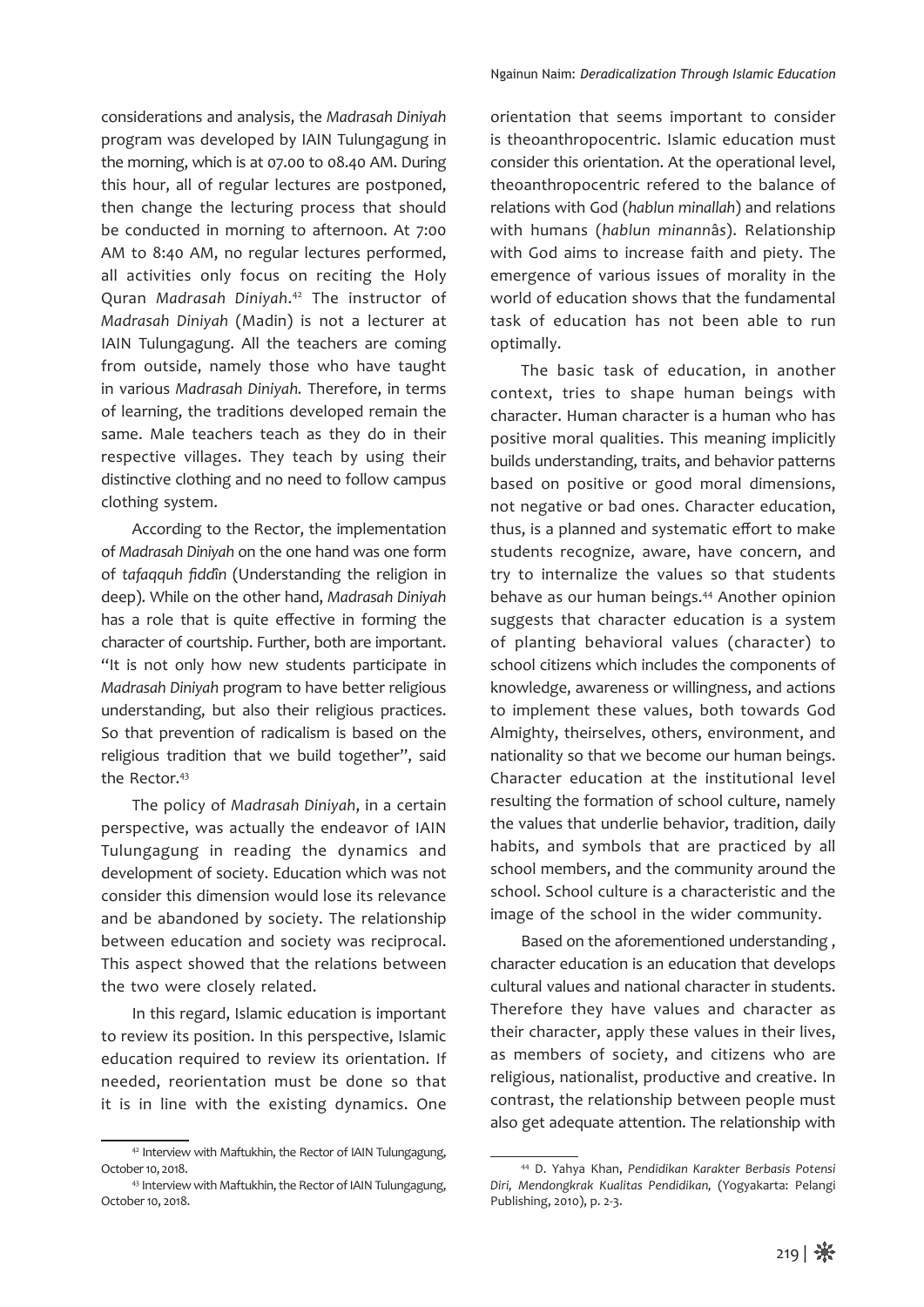humans aims to improve the quality of social interaction, social awareness, social solidarity, and social piety. The balance orientation of this relationship must be operationalized in the curriculum and learning strategy.45

The balance of these two relations is very important to get attention because the imbalance of relations will have implications for the formation of a figure that is very likely trapped at the extreme pole. The interpretation of the narrow teachings of Islam makes a child having a radical character, while not caring socially makes a person deny the dimensions of social relations.

Islamic radical arises due to a monolithic perspective. Even though today's reality is heterogeneous. The monolithic perspective as embraced by Islamic radical groups is dangerous for Indonesia's future. The important thing to be developed is to appreciate heterogeneous reality productively-constructively. The initial step is through individual channels<sup>46</sup> and what can be done is education.

Another important orientation to be considered is multiculturalism. Indonesia is a country with multicultural society. Multicultural reality must be understood creatively and productively. Misunderstanding of multicultural reality can endanger the joint life of the Indonesian people as a whole. The emergence of conflicts and violence is caused by one of them due to the lack of understanding of multiculturalism.47 As a consequence, multicultural based Islamic education is important to be developed to create mutual respect.48

This *Madrasah Diniyah* program is called a program that contains the hidden curriculum. This occurs because the instructors of the *Madrasah Diniyah* are the *ustad* (teacher) of the Islamic boarding school. They have very good religious abilities. This good knowledge was an important capital when they teach students in *Madrasah*  *Diniyah* program. Furthermore, the *ustad* (teacher) who run this *Madrasah Diniyah* program were expected to provide sufficient knowledge of religion to students so that they are not easily invited to participate in the teachings of Islamic radical.49

*Third*, fortifying the entry of Islamic radical through rules. Its form, for example, is the Student Ethics Code (KEM). According to Abad Badruzaman, Vice Rector 3, KEM is not only narrative, but also gives operational examples. For instance, an explanation of clothing that is allowed on campus. In order for KEM to be better known by students, KEM is uploaded on the IAIN Tulungagung website. In KEM, the rules are very clear and the following example. Based on the KEM, the leadership can normatively take action if there are students who are dressed not refer to the rules in the KEM.50

According to Vice Rector 1, efforts to fortify the spread of Islamic radical in IAIN Tulungagung are actually carried out intensively and structured. Since students enroll—through PBAK—then there are rules contained in KEM, until the graduation was framed in the framework of preventing the spread of Islamic radical. Even a photograph of a diploma for students who are going to graduate, their face photo must be open and not allowed to wear the veil. This is because the veil is identical to Islamic radical. In addition, it is also consistent with the general rules of the diploma that requires a visible face.<sup>51</sup>

This fortifying effort can be understood in a sociological and psychological context. There are a lot of new students at IAIN Tulungagung. In 2018 there are 5605 new students. They are all young and most of them do not have emotional maturity yet. Such conditions are easily invited to join Islamic radical groups. It is precisely for this reason that Islamic religious colleges such as IAIN Tulungagung have an important role to fortify themselves from the Islamic radical sect.

<sup>45</sup> Mujamil Qomar, *Pendidikan Islam Prospektif…,* p. 24. <sup>46</sup> Ulya, "Logika Wujud Sadra, Meretas Nalar Radikalisme

Beragama", *Jurnal Theologia* Vol. 27, No. 1, 2016, p. 18. 47 Zamroni, *Pendidikan dan Demokrasi dalam Transisi,* 

<sup>(</sup>Jakarta: PSAP, 2007), p. 267. 48 Irwan Masduki, "Deradikalisasi Pendidikan Berbasis

Khazanah Pesantren", p. 8.

<sup>49</sup> Interview with Abd Aziz, the Vice Rector 1 of IAIN Tulungagung, September 29, 2018.

<sup>50</sup> Interview with Abad Badruzaman, the Vice Rector 3 of IAIN Tulungagung, August 25, 2018.

<sup>51</sup> Interview with Abd Aziz, the Vice Rector 1 of IAIN Tulungagung, September 29, 2018.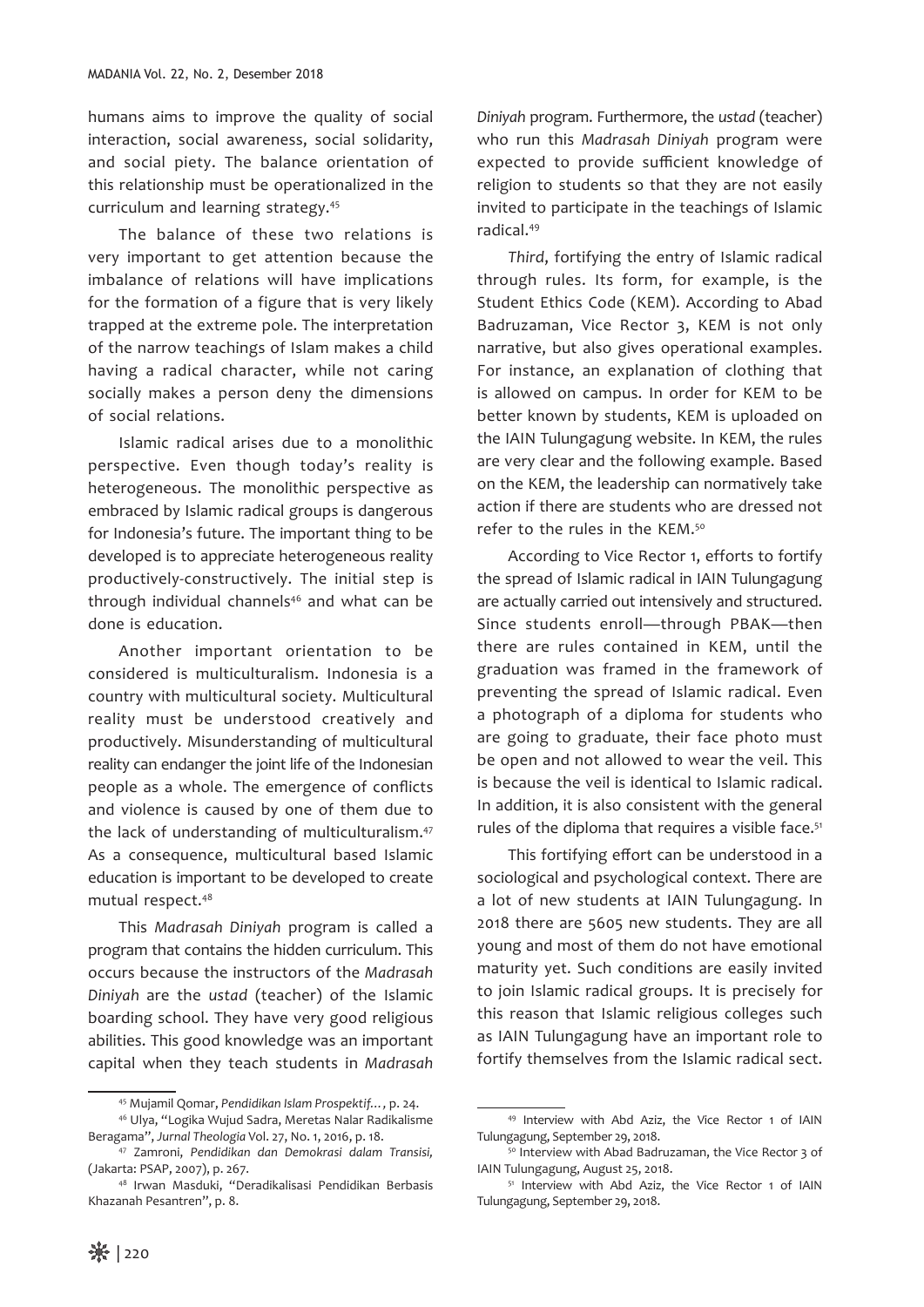In addition to the rules, the important thing to strengthen is Islamic religious education.<sup>52</sup> Regarding this aspect, it is important for Islamic education institutions to reflect on their vision. Sri Yunanto consider Islamic education is currently dealing with a crisis of direction and vision. The implication is that Islamic education has not been able to formulate the direction and objectives to be achieved based on Islamic teachings. The dimensions of resource empowerment that are the basis of progress have been neglected. The methodology developed by Islamic education actually eliminated aspects of spirit of inquiry, enthusiasm for research, and reading.<sup>53</sup> This criticism was not to be debated. The important aspect was how to position this criticism as a medium for self-reading. If indeed the reality is like the one, then it must be fixed immediately. However, if it is not like the one, the criticism is positioned as an anticipatory media so that such things do not happen.

*Fourth*, support all activities related to the understanding and spread of Islamic moderate. Activities may vary, for example seminar activities. In the seminar activity, figures were presented with Islamic moderate paradigms. In 2018, IAIN Tulungagung held a national seminar on Islamic moderate. This seminar that was open to the public gets very high appreciation from the participants. The number of participants who attended exceeded the target. The seats provided could not accommodate the number of participants. The participants wantedto sit and stood in the available spaces.<sup>54</sup>

*Fifth*, take advantages of every opportunity that allows to explain the importance of Islamic moderate. The Rector, vice Rector, Deans, lecturers and all academics are expected to explain the significance of Islamic moderate and the dangers of Islamic radical. This kind of method is believed to be able to provide knowledge, understanding and awareness of the dangers of Islamic radical.55

*Sixth*, optimize local wisdom. The local wisdom in Tulungagung is varied. Vice Rector 1 of IAIN Tulungagung said that local wisdom that explored and developed by IAIN Tulungagung had a direct function. One example is to invite parents of new students to campus. Invitations from the parents to the campus are rarely to happen by other universities. This model is actually adapted and developed from Islamic boarding schools. They parents send their students to the campus to be educated. The leadership in his speech provided an understanding of mutual cooperation, between parents and campus institutions, both in terms of payment and others explained. If there is behavior or something different from before from their students, parents are expected to report to the campus so that proper action can be undertook.

Another form of local wisdom is cooperation with the owners of dormitories around campus and the caregivers of Islamic boarding schools around the campus. They were invited to a special meeting. The goal is that they also take care of the students who are there. The campus even begged the boarding house father to have a spiritual shower in the boarding house to ward off the entry of Islamic radical ideology.<sup>56</sup>

*Seventh*, creating learning environment that supports deradicalization programs. This environment is manifested in a religious atmosphere that is built systematically. Every beginning of the semester, all academics are invited to pray together in each faculty. Besides that, every Friday, the activity is reciting the Holy Quran. Before the learning process starts, all lecturers were conditioned to pray together. All of this is expected to support the creation of a conducive environment and prevent the involvement of Islamic radical.<sup>57</sup>

A conducive environment is important because students spend most of their time on campus. A research conducted by Achmad Habibullah shows that the educational environment can be

<sup>52</sup> Suharto dan Assagaf, "Membendung Arus Paham Keagamaan Radikal", *Jurnal Al-Tahrir* Vol. 14, No. 1, 2014, p. 165.

<sup>&</sup>lt;sup>53</sup> Sri Yunanto, *Islam Moderat Vs Islam Radikal...*, p. 53.<br><sup>54</sup> Interview with Abad Badruzaman, the Vice Rector 3 of

IAIN Tulungagung, August 25, 2018.

<sup>55</sup> Interview with Abad Badruzaman, the Vice Rector 3 of

IAIN Tulungagung, August 25, 2018.

<sup>56</sup> Interview with Abd Aziz, the Vice Rector 1 of IAIN Tulungagung, September 29, 2018.

<sup>57</sup> Interview with Fathul Mujib, the Vice Dean 1 of Tarbiyah and Pedagogy Faculty, October 19, 2018.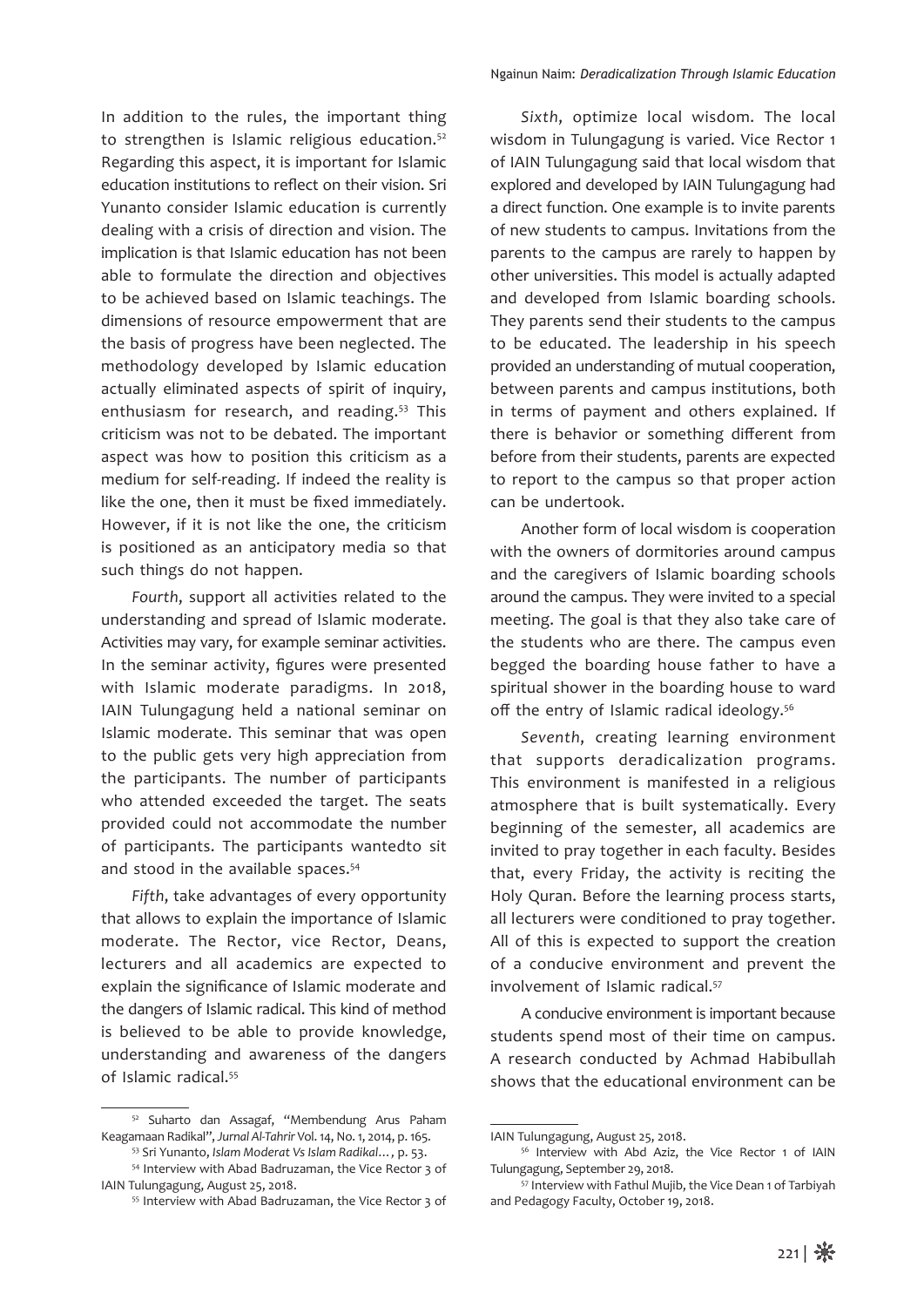a field of seedling for the seeds of radicalism. Spiritual Islamic activists (*Rohis*) in high school, in the eight cities, reveal that they generally had a 'spirit of religion'. This spirit, in the context of socio-religious attitudes, is actually an important phenomenon to be appreciated. However, it is still necessary to develop a critical attitude in addressing this phenomenon because it is possible that this spirit will develop into a radical religious attitude.58

Deradicalization-based learning is also important to be considered. One of the keys to successful deradicalization is its implementation at the learning level. Maximum learning will be able to realize three basic functions as follow. (1) as an endeavor in shaping the noble character of students that manifested in the quality of their faith and piety. (2) as an effort to suppress, limit, and eliminate the movement space of the perpetrators of terrorism. (3) as an effort to strengthen Muslims who have politeness, friendliness and peace.<sup>59</sup>

Nevertheless, higher education still has to develop a critical attitude. Critical attitude provides an opportunity for all components in Islamic education not only to undergo a normative-dogmatic learning process, but also to use critical thinking. This critical way of thinking provides an opportunity for all parties to make an assessment with the objective in improving and achieving educational goals. The purpose of education is influenced by the process of achievement. All of these aspects are always positioned as a part that is not separated in the framework of maintaining education so that it does not fall on the radical path. This is important, because Islamic radical comes in many ways. If we are not careful, infiltration of radical ideologies can enter through the school without being realized by the concerned parties.<sup>60</sup>

Thus, educational institutions, especially Islamic education institutions, are important to pay attention to this dimension. The basic task is to build a conducive educational environment that allows for the realization of knowledgeable scholars who have a sharp perspective in understanding the reality of humanity objectively.<sup>61</sup>

## **Conclusion**

Islamic radical is a reality that must be faced objectively. Its rapid growth and development after the fall of the New Order has provided its own color in the dynamics of socio-religious life in Indonesia. His character who tends to use violence has caused widespread unrest. Islam in Indonesia which for hundreds of years was known as friendly Islam experienced a shift of face. Sociologically, Islamic radical groups are actually only a minority. However, they are active in the movement by utilizing various existing media while Islamic mainstream has relatively little active-creative-constructive response to existing developments. It is precisely for this reason that Islamic radical is the face of Islam as a whole.

Islamic education, as practiced by the IAIN Tulungagung, is important in active responding creatively to this phenomenon. Deradicalization is one of the important strategies to be used as an important part of the strategy to fortify the development of Islamic radical. Through the deradicalization strategy, it is expected that Islamic education brings moderate Islam in accordance with the character of Islam in Indonesia that exists has long time ago.

### **References**

- A'la, Abd., "The Genealogy of Muslim Radicalism in Indonesia: A Study of the Roots and Characteristics of the Padri Movement", *Journal of Indonesian Islam,* Vol. 2, No. 2, 2008.
- Abbas, Nasir, "Berdayakan Potensi Masyarakat dalam Pemberantasan Terorisme", *Komunika*, Vol. 12, No. VII, 2011.

<sup>58</sup> Achmad Habibullah, "Sikap Sosial Keagamaan Rohis di SMA pada Delapan Kota di Indonesia", *Edukasi* Vol. 12, No. 3, 2014, p. 411.

<sup>59</sup> Novan Ardy Wiyani, "Pendidikan Agama Islam Berbasis Anti Terorisme di SMA, *Jurnal Pendidikan Islam,* Vol. 2, No. 1, 2013, p. 75. 60 Ngainun Naim, "Pendidikan Aswaja Sebagai Strategi

Deradikalisasi", *Walisongo* Vol. 23, No. 1, 2015, p. 69-88.

<sup>61</sup> Mujamil Qomar, *Pendidikan Islam Prospektif…,* p. 19.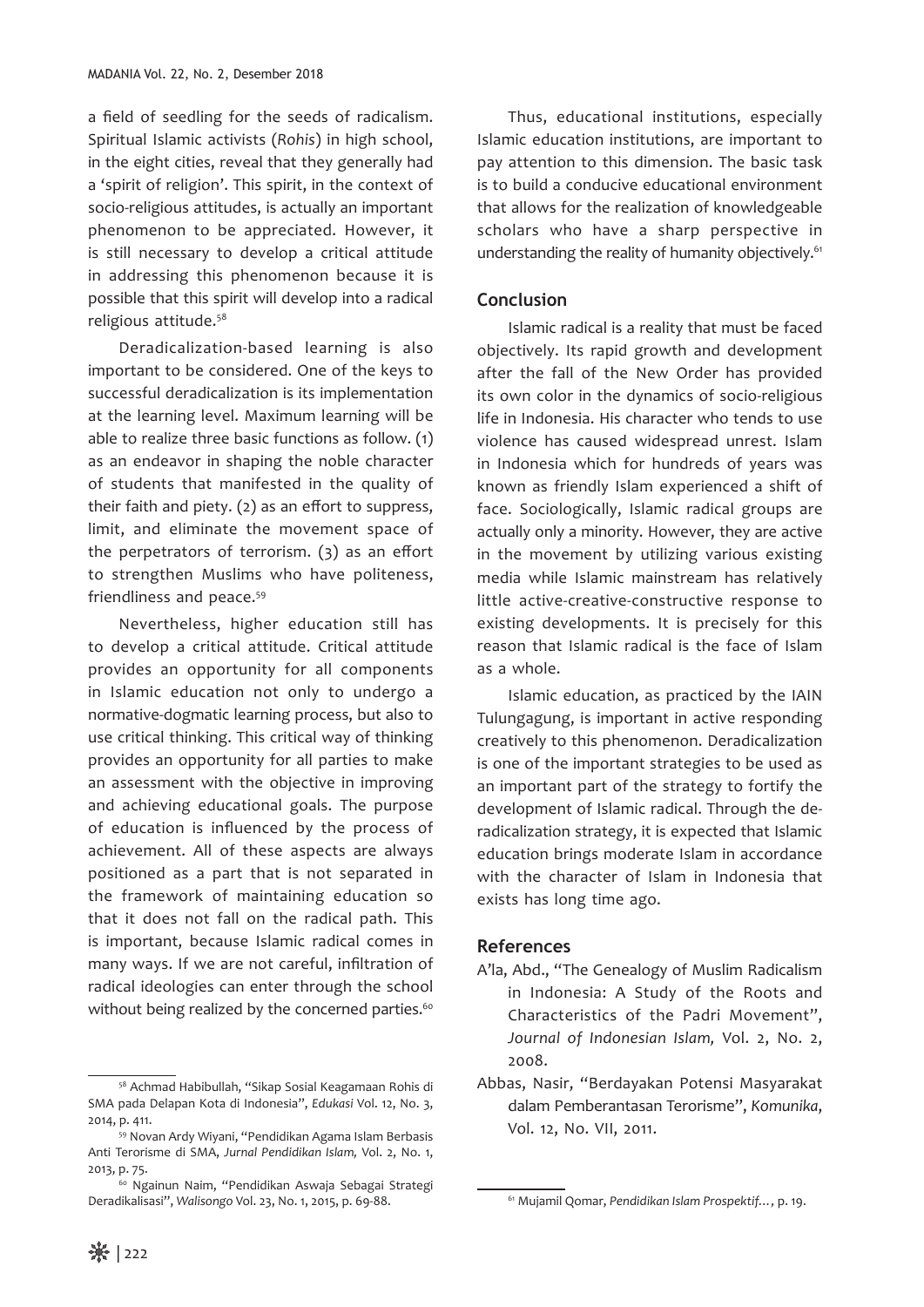- Arnus, Sri Hadijah, "Dakwah yang Berliterasi Media: Upaya Deradikalisasi di Lingkup Kampus IAIN Kendari", *Jurnal Palita,* Vol. 2, No. 2, 2017.
- Azra, Azyumardi, "Sekapur Sirih: Politik Islam Indonesia Kontemporer", dalam Sri Yunanto, *Islam Moderat vs Islam Radikal, Dinamika Politik Islam Kontemporer,* Yogyakarta: Media Pressindo, 2018.
- Bagir, Haidar, *Islam Tuhan Islam Manusia: Agama dan Spiritualitas di Zaman Kacau,* Bandung: Mizan, 2017.
- Habibullah, Achmad, "Sikap Sosial Keagamaan Rohis di SMA pada Delapan Kota di Indonesia", *Edukasi,* Vol. 12, No. 3, 2014.
- Hasani, Ismail dan Tigor Naispospos, Bonar (eds.), *Dari Radikalisme Menuju Terorisme: Studi Relasi dan Transformasi Organisasi Islam Radikal di Jawa Tengah & D.I. Yogyakarta,*  Yogyakarta: Pustaka Masyarakat Setara, 2012.
- Ismail, Faisal, *Panorama Sejarah Islam dan Politik di Indonesia, Sebuah Studi Komprehensif,*  Yogyakarta: IRCISoD, 2017.
- Juergensmeyer, Marx, *Teror Atas Nama Tuhan: Kebangkitan Global, Kekerasan Agama,* Jakarta-Magelang: Nizam Press & Anima Publishing, 2000.
- Khan, D. Yahya, *Pendidikan Karakter Berbasis Potensi Diri, Mendongkrak Kualitas Pendidikan,*  Yogyakarta: Pelangi Publishing, 2010.
- Latif, Yudi, *Intelegensia Muslim dan Kuasa: Genealogi Intelegensia Muslim Indonesia Abad ke-20,* Bandung: Mizan, 2005.
- Madjid, Nurcholish, *Kaki Langit Peradaban Islam,*  Jakarta: Paramadina, 2009.
- Masduki, Irwan, "Deradikalisasi Pendidikan Islam Berbasis Khazanah Pesantren", *Jurnal Pendidikan Islam,* Vol. 1, No. 2, 2012.
- Miles, Matthew B. & Huberman, A. Michael, *Qualitative Data Analysis: An Expanded Sourcebook,* London: SAGE Publication Ltd., 1994.
- \_\_\_\_\_, "Data Management and Analysis Methods", dalam Norman K. Denzim & Yvona S. Lincoln (eds.), *Handbook of Qualitative and Quantitative Research,* London: SAGE Publication, 1994.
- Moleong, Lexy J., *Metodologi Penelitian Kualitatif*, Bandung: PT. Remaja Rosdakarya, 1993.
- Mubarak, M. Zaki, "Dari NII ke ISIS: Transformasi Ideologi dan Gerakan dalam Islam Radikal di Indonesia Kontemporer", *Epistemê, Jurnal Pengembangan Ilmu Keislaman,* Vol. 10, No. 1, 2015.
- Mujiburrahman, *Agama Generasi Elektronik,*  Yogyakarta: Pustaka Pelajar, 2017.
- Naim, Ngainun, "Pendidikan Aswaja Sebagai Strategi Deradikalisasi", *Walisongo,* Vol. 23, No. 1, 2015.
- Noorhayati, Siti Mahmudah, "Pendidikan Multikultural di Pesantren (Upaya Membendung Radikalisme di Indonesia)", *Madania,* Vol. 21, No. 1, 2017.
- Qomar, Mujamil, *Pendidikan Islam Prospektif,*  Tulungagung: IAIN Tulungagung Press, 2017.
- Rahman, Fazlur, *Islam, Sejarah Pemikiran dan Peradaban,* Bandung: Mizan, 2017.
- Rokhmad, Abu, "Radikalisme Islam dan Upaya Deradikalisasi Paham Radikal", *Walisongo, Jurnal Penelitian Sosial Keagamaan,* Vol. 20, No. 1, 2012.
- Rubaidi, "Variasi Gerakan Radikal Islam di Indonesia", *Analisis,* Vol. 11, No. 1, 2017.
- Sahri, "Radikalisme Islam di Perguruan Tinggi Perspektif Politik Islam", *Jurnal Al-Daulah,*  Vol. 6, No. 1, 2016.
- Sugiharto, Bambang, "Ilmu dan Agama dalam Kurikulum Perguruan Tinggi", dalam Zainal Abidin Bagir, Jarot Wahyudi, dan Afnan Anshori (eds.), *Integrasi Ilmu dan Agama, Interpretasi dan Aksi,* Bandung: Mizan, 2005.
- Sugiyono, *Metode Penelitian Kuantitatif, Kualitatif, dan R & D*, Bandung: Al-Fabeta, 2011.
- Suharto Toto dan Assagaf, Ja'far, "Membendung Arus Paham Keagamaan Radikal di Kalangan Mahasiswa PTKIN", *Jurnal Al-Tahrir,* Vol. 14, No. 1, 2014.
- Susanto, "Bahan Belajar Mandiri Sebagai Suatu Model Modul Studi Islam Berwawasan Deradikalisasi Pemahaman Agama", *Jurnal PERSPEKTIF Ilmu Pendidikan,* Vol. 30, No. 2, 2016.
- Susanto, Edi, "Pendidikan Agama Berbasis Multikultural: Upaya Strategis Menghindari Radikalisme", *KARSA,* Vol. IX, No. 1, 2006.
- Ulya, "Logika Wujud Sadra, Meretas Nalar Radikalisme Beragama", *Jurnal Theologia,*  Vol. 27, No. 1, 2016.